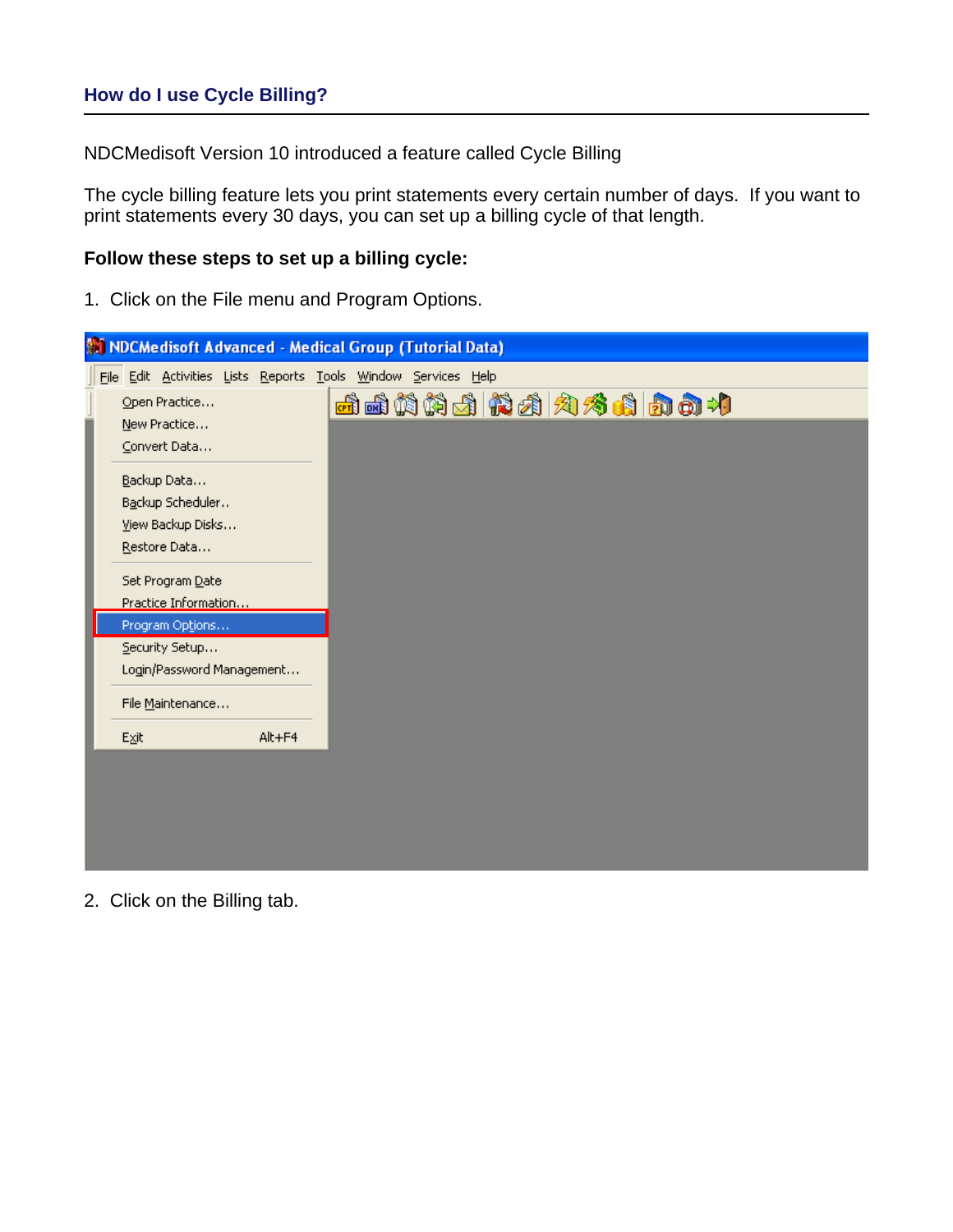| <b>Program Options</b> |                                         |                     |                                |                       |              |                         |             |         |
|------------------------|-----------------------------------------|---------------------|--------------------------------|-----------------------|--------------|-------------------------|-------------|---------|
| General                | Data $Entry$                            | Payment Application | Aging Reports                  | HIPAA                 | Color-Coding | <b>Billing</b><br>Audit |             |         |
| Statements:            |                                         |                     |                                |                       |              |                         | $\bigoplus$ | Save    |
|                        |                                         | Use Cycle Billing   |                                | Cycle Billing Days: 0 |              |                         |             | Cancel  |
| <b>Billing Notes:</b>  |                                         |                     |                                |                       |              |                         | CI          | $He$ lp |
|                        | $\nabla$ Create statement billing notes |                     | Statement Billing Note Code:   |                       | STATEMENT    | $\blacktriangledown$    |             |         |
| ⊽                      | Create claim billing notes              |                     | Claim Billing Note Code: CLAIM |                       |              | ∽∣ହା                    |             |         |
|                        |                                         |                     |                                |                       |              |                         |             |         |
| Quick Formats:         |                                         |                     |                                |                       |              |                         |             |         |
|                        | Receipt:                                |                     |                                |                       |              |                         |             |         |
| Statement:             |                                         |                     |                                |                       |              |                         |             |         |
| Face Sheet:            |                                         |                     | $\blacktriangledown$           |                       |              |                         |             |         |
|                        |                                         |                     |                                |                       |              |                         |             |         |
|                        |                                         |                     |                                |                       |              |                         |             |         |
|                        |                                         |                     |                                |                       |              |                         |             |         |
|                        |                                         |                     |                                |                       |              |                         |             |         |

3. Place a check mark in the field labeled Use Cycle Billing.

| <b>Program Options</b> |                                     |                            |                                        |                       |              |                        |   |         |
|------------------------|-------------------------------------|----------------------------|----------------------------------------|-----------------------|--------------|------------------------|---|---------|
| General                | Data $Entry$                        | Payment Application        | Aging Reports                          | HIPAA                 | Color-Coding | <b>Billing</b>   Audit |   |         |
| Statements:            |                                     |                            |                                        |                       |              |                        | Æ | $S$ ave |
|                        |                                     | <b>V</b> Use Cycle Billing |                                        | Cycle Billing Days: 0 |              |                        |   | Cancel  |
| <b>Billing Notes:</b>  |                                     |                            |                                        |                       |              |                        | ū | He      |
| ⊽                      | Create statement billing notes      |                            | Statement Billing Note Code: STATEMENT |                       | ▾╎           | $\varphi$              |   |         |
|                        | $\nabla$ Create claim billing notes |                            | Claim Billing Note Code: CLAIM         |                       |              | ▼   ମ                  |   |         |
|                        |                                     |                            |                                        |                       |              |                        |   |         |
| Quick Formats:         |                                     |                            |                                        |                       |              |                        |   |         |
|                        | Receipt:                            |                            |                                        |                       |              |                        |   |         |
| Statement:             |                                     |                            |                                        |                       |              |                        |   |         |
| Face Sheet:            |                                     |                            | $\overline{\phantom{a}}$               |                       |              |                        |   |         |
|                        |                                     |                            |                                        |                       |              |                        |   |         |
|                        |                                     |                            |                                        |                       |              |                        |   |         |
|                        |                                     |                            |                                        |                       |              |                        |   |         |
|                        |                                     |                            |                                        |                       |              |                        |   |         |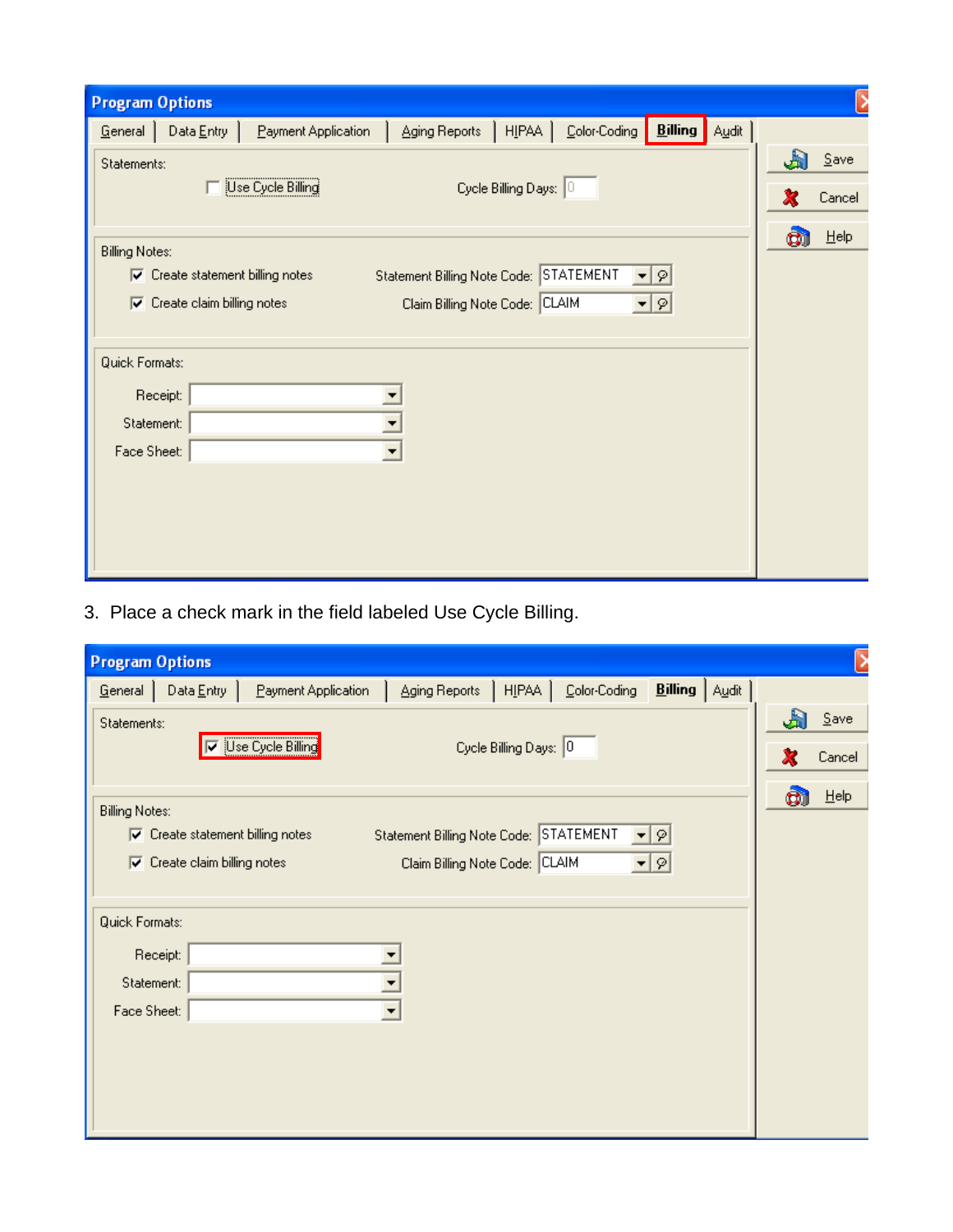4. In the field labeled Cycle Billing Days, enter the number of days you want to pass before each patient is sent another statement.

| <b>Program Options</b>                      |                                                                                |                            |                                                                          |                         |                                         |    |                   |
|---------------------------------------------|--------------------------------------------------------------------------------|----------------------------|--------------------------------------------------------------------------|-------------------------|-----------------------------------------|----|-------------------|
| General                                     | Data $Entry$                                                                   | Payment Application        | Aging Reports                                                            | HIPAA  <br>Color-Coding | <b>Billing</b>   Audit                  |    |                   |
| Statements:                                 |                                                                                | $\nabla$ Use Cycle Billing |                                                                          | Cycle Billing Days: 30  |                                         | J) | $S$ ave<br>Cancel |
| <b>Billing Notes:</b>                       | $\nabla$ Create statement billing notes<br>$\nabla$ Create claim billing notes |                            | Statement Billing Note Code: STATEMENT<br>Claim Billing Note Code: CLAIM |                         | $\varphi$<br>▾╎<br>$\blacktriangledown$ | ū  | $He$ lp           |
| Quick Formats:<br>Statement:<br>Face Sheet: | Receipt:                                                                       |                            | ▼<br>$\blacktriangledown$                                                |                         |                                         |    |                   |

5. Click on Save.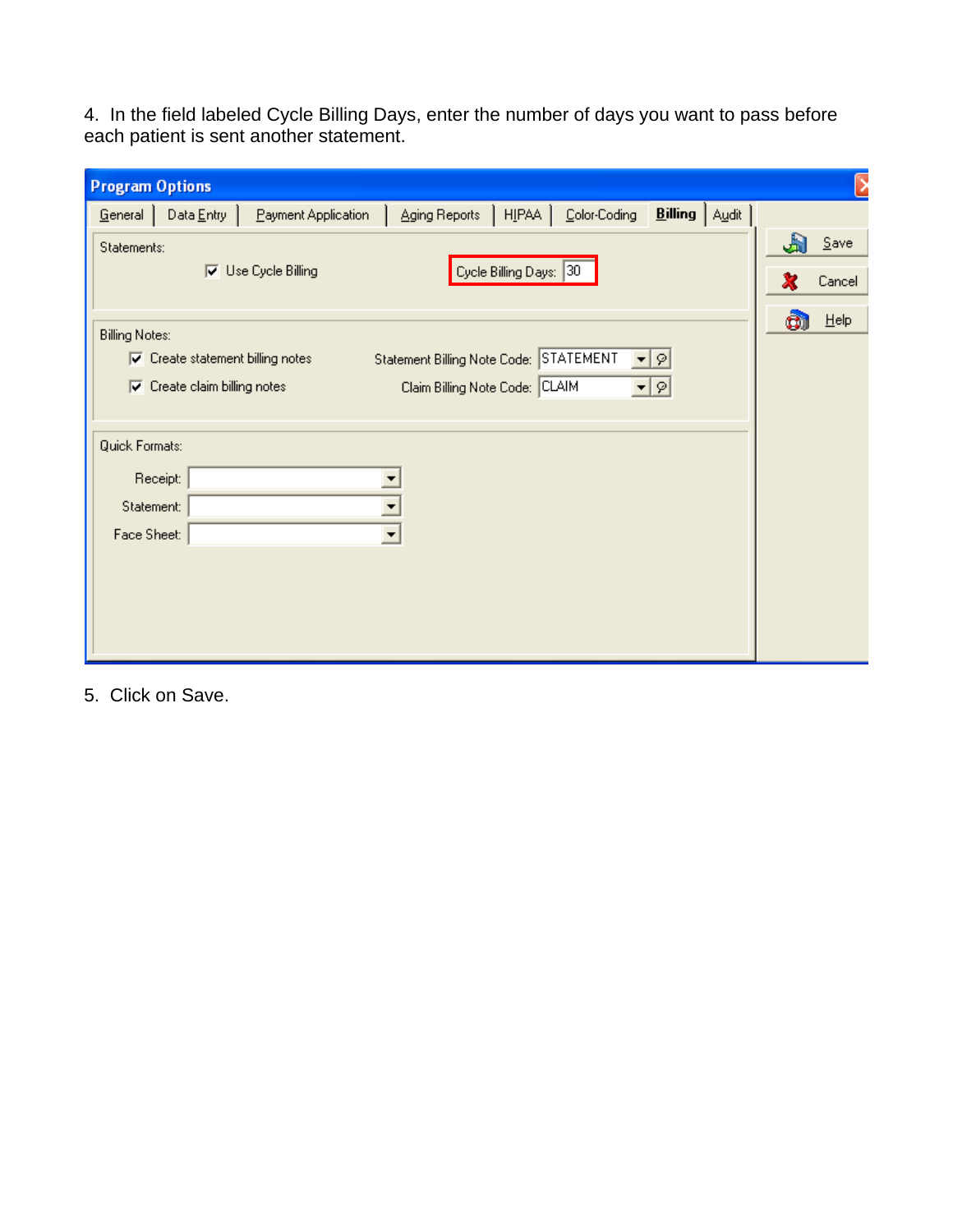| <b>Program Options</b> |                                         |                     |                                        |                        |              |                        |    |         |
|------------------------|-----------------------------------------|---------------------|----------------------------------------|------------------------|--------------|------------------------|----|---------|
| $G$ eneral             | Data $Entry$                            | Payment Application | Aging Reports                          | HIPAA                  | Color-Coding | <b>Billing</b>   Audit |    |         |
| Statements:            |                                         |                     |                                        |                        |              |                        |    | $S$ ave |
|                        | ⊽                                       | Use Cycle Billing   |                                        | Cycle Billing Days: 30 |              |                        |    | Cancel  |
|                        |                                         |                     |                                        |                        |              |                        |    |         |
| <b>Billing Notes:</b>  |                                         |                     |                                        |                        |              |                        | oi | $He$ lp |
|                        | $\nabla$ Create statement billing notes |                     | Statement Billing Note Code: STATEMENT |                        |              | ≁∣ହ                    |    |         |
| ⊽                      | Create claim billing notes              |                     | Claim Billing Note Code: CLAIM         |                        |              | ∽∣ହା                   |    |         |
|                        |                                         |                     |                                        |                        |              |                        |    |         |
| Quick Formats:         |                                         |                     |                                        |                        |              |                        |    |         |
|                        | Receipt:                                |                     |                                        |                        |              |                        |    |         |
| Statement:             |                                         |                     |                                        |                        |              |                        |    |         |
| Face Sheet:            |                                         |                     | $\blacktriangledown$                   |                        |              |                        |    |         |
|                        |                                         |                     |                                        |                        |              |                        |    |         |
|                        |                                         |                     |                                        |                        |              |                        |    |         |
|                        |                                         |                     |                                        |                        |              |                        |    |         |
|                        |                                         |                     |                                        |                        |              |                        |    |         |

# **Follow these steps to print statements in your billing cycle:**

1. Set up your billing cycle according to the steps listed above.

2. Click on the Activities menu and Statement Management. (Cycle Billing ONLY functions through Statement Management. Any other method of sending statements WILL NOT function with Cycle Billing.)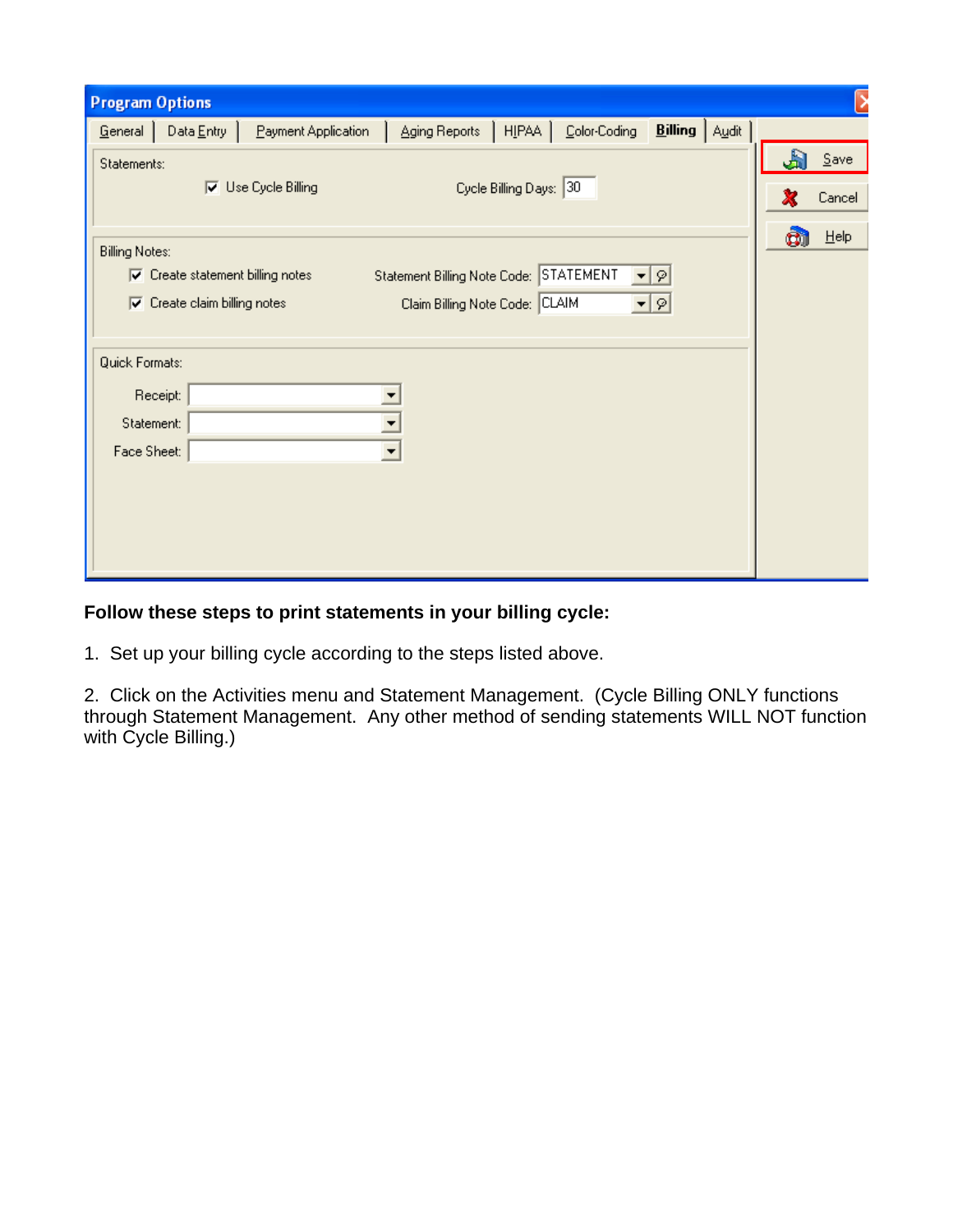

3. Verify that the statements you wish to send are listed in Statement Management. If they are not, click on Create Statements.

|                                      | <b>Statement Management</b> |        |             |  |                     |               |               |    |                  |       |               |             |  |
|--------------------------------------|-----------------------------|--------|-------------|--|---------------------|---------------|---------------|----|------------------|-------|---------------|-------------|--|
| Sort By: Statement Number<br>Search: |                             |        |             |  |                     |               | List Only     |    | Change Status    | ГM    | G             |             |  |
|                                      |                             | Stmt # | Guarantor   |  | Phone               |               | <b>Status</b> |    | Initial Billing  | Batch | Media         | Type        |  |
|                                      |                             |        | 2 DOEJ0000  |  | (480)999-9999       |               | Sent          |    | 12/11/2002       |       | 1 Paper       | Remainder   |  |
|                                      |                             |        | 3 WAGJE000  |  | (121)419-7127       |               | Sent          |    | 6/19/2002        |       | Paper         | Remainder   |  |
|                                      |                             |        | 4 CATSA000  |  | 227-7722            | Ready to Send |               |    |                  | ۵     |               | Remainder   |  |
|                                      |                             |        | 5 DOOJA000  |  |                     |               | Ready to Send |    |                  | n     |               | Remainder   |  |
|                                      |                             |        | 9 AGADW000  |  | 434-5777            | Ready to Send |               |    |                  |       |               | Standard    |  |
|                                      |                             |        | 10 BRIJA000 |  | (222)342-3444       |               | Ready to Send |    |                  |       |               | Standard    |  |
|                                      |                             | 11     | SIMTA000    |  | (480) 555-5555      |               | Hold          |    |                  |       |               | Standard    |  |
|                                      |                             |        | 12 YOUM1000 |  | (602)222-3333       |               | Ready to Send |    |                  | 0     |               | Standard    |  |
|                                      |                             |        |             |  |                     |               |               |    |                  |       |               |             |  |
|                                      |                             | Edjt   |             |  | # Create Statements | S             | Print/Send    | 3. | Rebill Statement |       | <b>Delete</b> | Close<br>XJ |  |

4. If the desired statements do appear, you will want to make sure the statements are eligible to be sent under the set up billing cycle. The statements print according to the *Next Statement Date* of each statement. If the *Next Statement Date* is on or before the current date, the statement prints.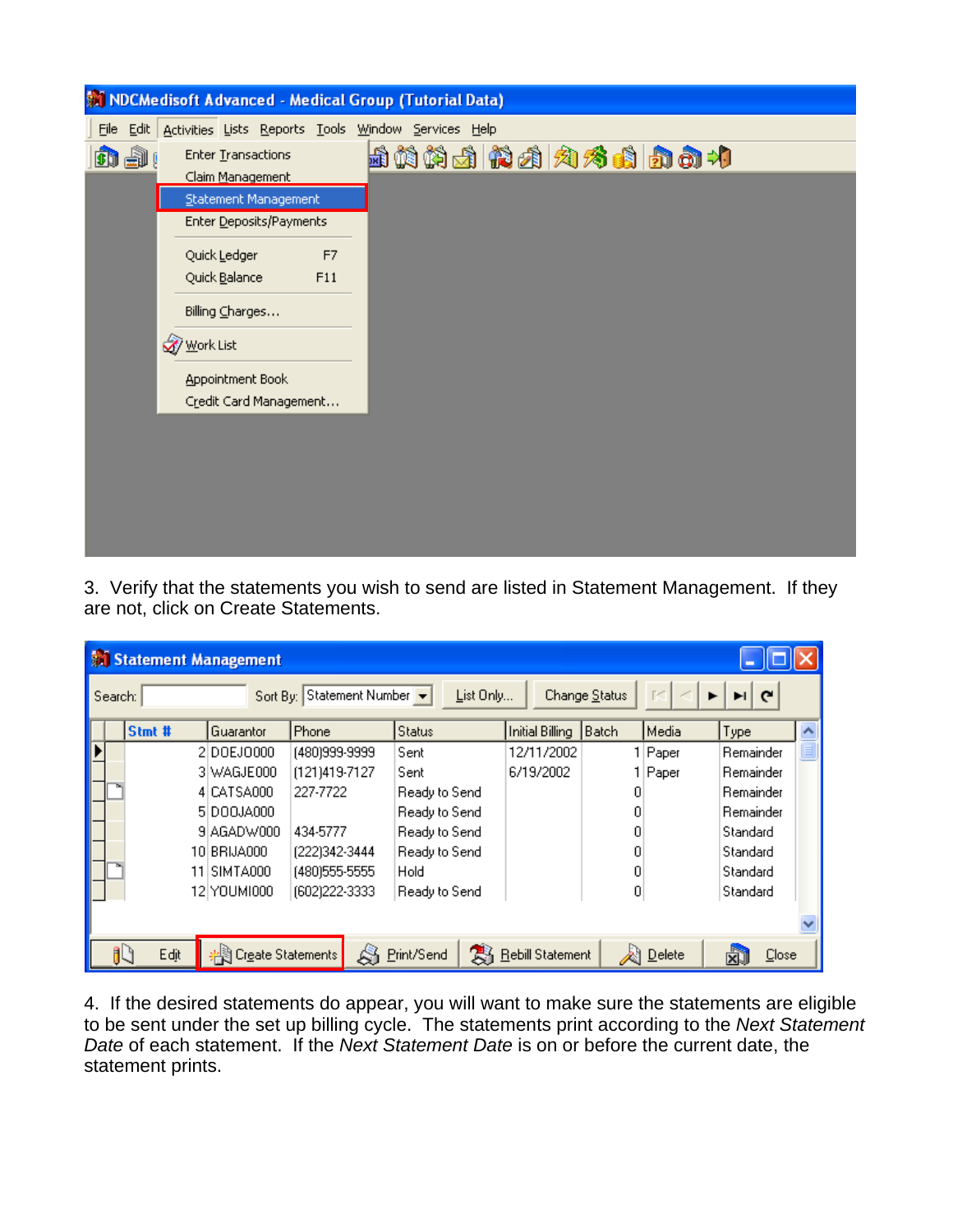|   | Statement Management |                     |                           |             |                       |               |                                       |  |  |  |  |  |
|---|----------------------|---------------------|---------------------------|-------------|-----------------------|---------------|---------------------------------------|--|--|--|--|--|
|   | Search:              |                     | Sort By: Statement Number |             | List Only             | Change Status | $\mathbf{C}$<br>н                     |  |  |  |  |  |
|   | Phone                | <b>Status</b>       | <b>Initial Billing</b>    | Batch Media | Type                  |               | Last Billing Date Next Statement Date |  |  |  |  |  |
|   | 227-7722             | Sent                | 2/17/2005                 | 2 Paper     | Remainder             | 2/17/2005     | 3/19/2005                             |  |  |  |  |  |
|   | (480) 555-5555       | Ready to Send       |                           | 0           | <b>Standard</b>       |               |                                       |  |  |  |  |  |
|   | (602) 222-3333       | Ready to Send       |                           | 0           | <b>Standard</b>       |               |                                       |  |  |  |  |  |
|   | (480)999-9999        | Sent                | 12/11/2002                | Paper       | Remainder             | 2/17/2005     | 3/19/2005                             |  |  |  |  |  |
|   | 434-5777             | Ready to Send       |                           | 0           | Standard              |               |                                       |  |  |  |  |  |
|   | (222)342-3444        | Ready to Send       |                           | 0           | Standard              |               |                                       |  |  |  |  |  |
|   |                      |                     |                           |             |                       |               |                                       |  |  |  |  |  |
| ∢ |                      |                     |                           |             |                       |               | $\mathbb{R}$                          |  |  |  |  |  |
|   | Edjt                 | # Create Statements |                           | Print/Send  | 髙<br>Rebill Statement |               | Delete<br>Close                       |  |  |  |  |  |

If you have never printed statements with the billing cycle turned on, statements are printed according to the *Last Statement Date* stored in the statement record. If the *Last Billing Date* plus the billing cycle interval is on or before the current date, the statement prints. (For example: If your billing cycle is 30 days, the statement will print if today's date is at least 30 days AFTER the Last Billing Date.)

If both of these dates are blank, a statement WILL print.

| Statement Management |                     |                        |             |           |                  |                    |                                       |  |  |  |
|----------------------|---------------------|------------------------|-------------|-----------|------------------|--------------------|---------------------------------------|--|--|--|
| Search:              | Sort By:            | Statement Number       |             | List Only |                  | Change Status<br>н | $\mathbf{C}$                          |  |  |  |
| Phone                | <b>Status</b>       | <b>Initial Billing</b> | Batch Media |           | Type             |                    | Last Billing Date Next Statement Date |  |  |  |
| 227-7722             | Sent                | 2/17/2005              |             | 2 Paper   | Remainder        | 2/17/2005          | 3/19/2005                             |  |  |  |
| (480) 555-5555       | Ready to Send       |                        |             |           | Standard         |                    |                                       |  |  |  |
| (602) 222-3333       | Ready to Send       |                        | 0           |           | Standard         |                    |                                       |  |  |  |
| (480)999-9999        | Sent                | 12/11/2002             |             | Paper     | Remainder        | 2/17/2005          | 3/19/2005                             |  |  |  |
| 434-5777             | Ready to Send       |                        | 0           |           | Standard.        |                    |                                       |  |  |  |
| (222)342-3444        | Ready to Send       |                        | 0           |           | Standard         |                    |                                       |  |  |  |
|                      |                     |                        |             |           |                  |                    |                                       |  |  |  |
|                      |                     |                        |             |           |                  |                    | $\ $ = $\ $ >                         |  |  |  |
| Edjt                 | # Create Statements |                        | Print/Send  | 霱         | Rebill Statement |                    | Delete<br>Close                       |  |  |  |

These fields do not default to appear in the Statement Management Grid. For information on how to add them to the grid, refer to the article linked on the right side of this screen.

5. Click on Print/Send in order to print or transmit the eligible Statements.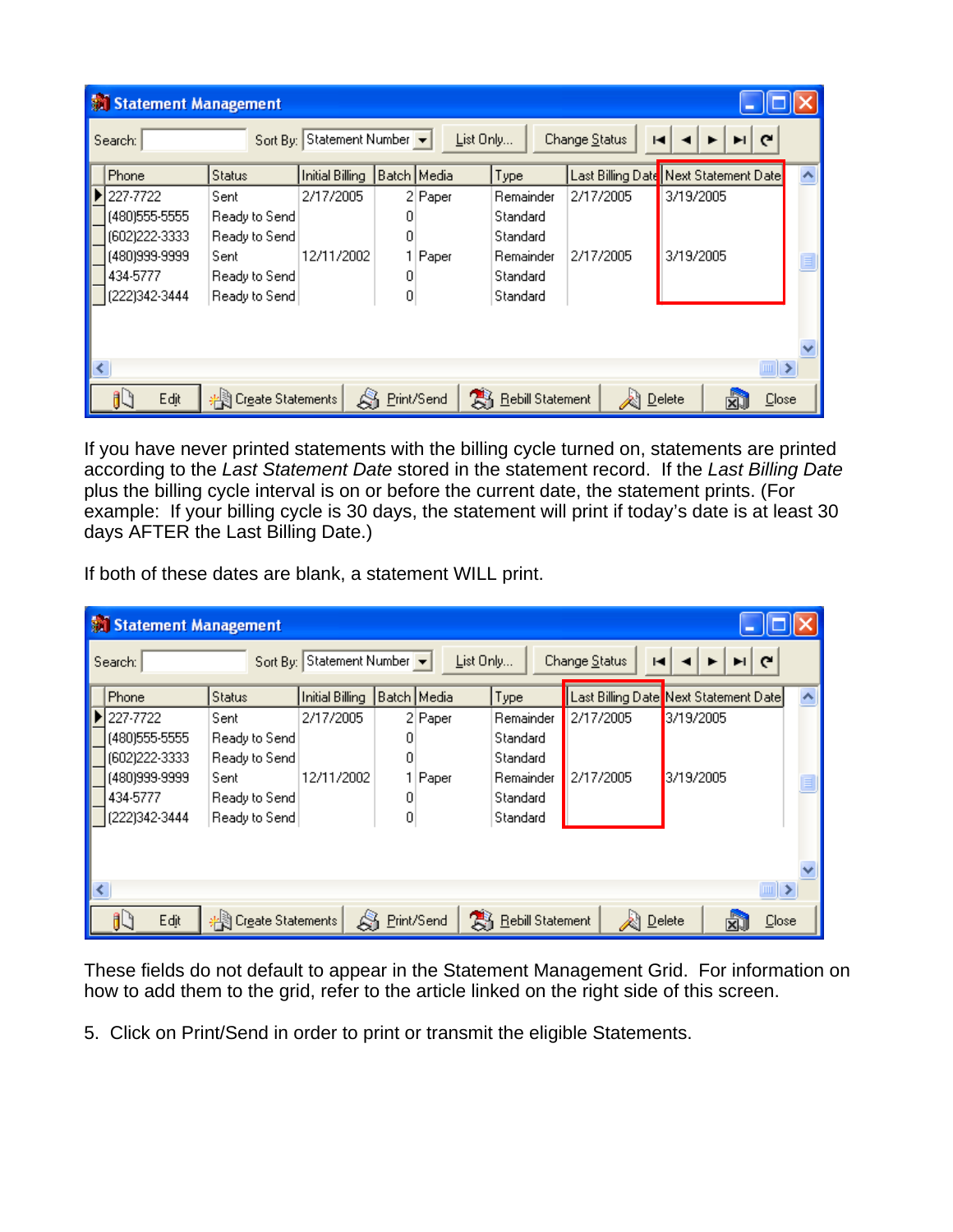| Statement Management |                     |                           |             |                       |                    |                                       |  |
|----------------------|---------------------|---------------------------|-------------|-----------------------|--------------------|---------------------------------------|--|
| Search:              |                     | Sort By: Statement Number |             | List Only             | Change Status<br>н | $\mathbf{C}$                          |  |
| Phone                | <b>Status</b>       | Initial Billing           | Batch Media | Type                  |                    | Last Billing Date Next Statement Date |  |
| 227-7722             | Sent                | 2/17/2005                 | 2 Paper     | Remainder             | 2/17/2005          | 3/19/2005                             |  |
| (480) 555-5555       | Ready to Send       |                           | ۵           | Standard              |                    |                                       |  |
| (602)222-3333        | Ready to Send       |                           | 0           | Standard              |                    |                                       |  |
| (480)999-9999        | Sent                | 12/11/2002                | 1   Paper   | Remainder             | 2/17/2005          | 3/19/2005                             |  |
| 434-5777             | Ready to Send       |                           | 0           | Standard              |                    |                                       |  |
| (222)342-3444        | Ready to Send       |                           | 0           | Standard              |                    |                                       |  |
|                      |                     |                           |             |                       |                    |                                       |  |
|                      |                     |                           |             |                       |                    |                                       |  |
|                      |                     |                           |             |                       |                    | $\ $                                  |  |
| Edjt                 | # Create Statements |                           | Print/Send  | 髙<br>Rebill Statement |                    | Close<br>$D$ elete                    |  |

6. Select the billing method, and click on OK.

| <b>Print/Send Statements</b>         |        |
|--------------------------------------|--------|
| Select statement method:<br>C Paper  | OΚ     |
| Electronic                           | Cancel |
| Electronic Statement Type            | Help   |
|                                      |        |
| <b>V</b> Exclude Billed Paid Entries |        |

7. Select the Statement report you wish to print. Remember, there are two general types of statements, Standard and Remainder. The type of report you choose will determine which statements from Statement Management will print. If you have both Standard and Remainder statements listed, the only statements that will print will be the ones with the type that matches your selected report. If you don't have any statements listed with the type that matches your selected report, no statements will print. Click on OK.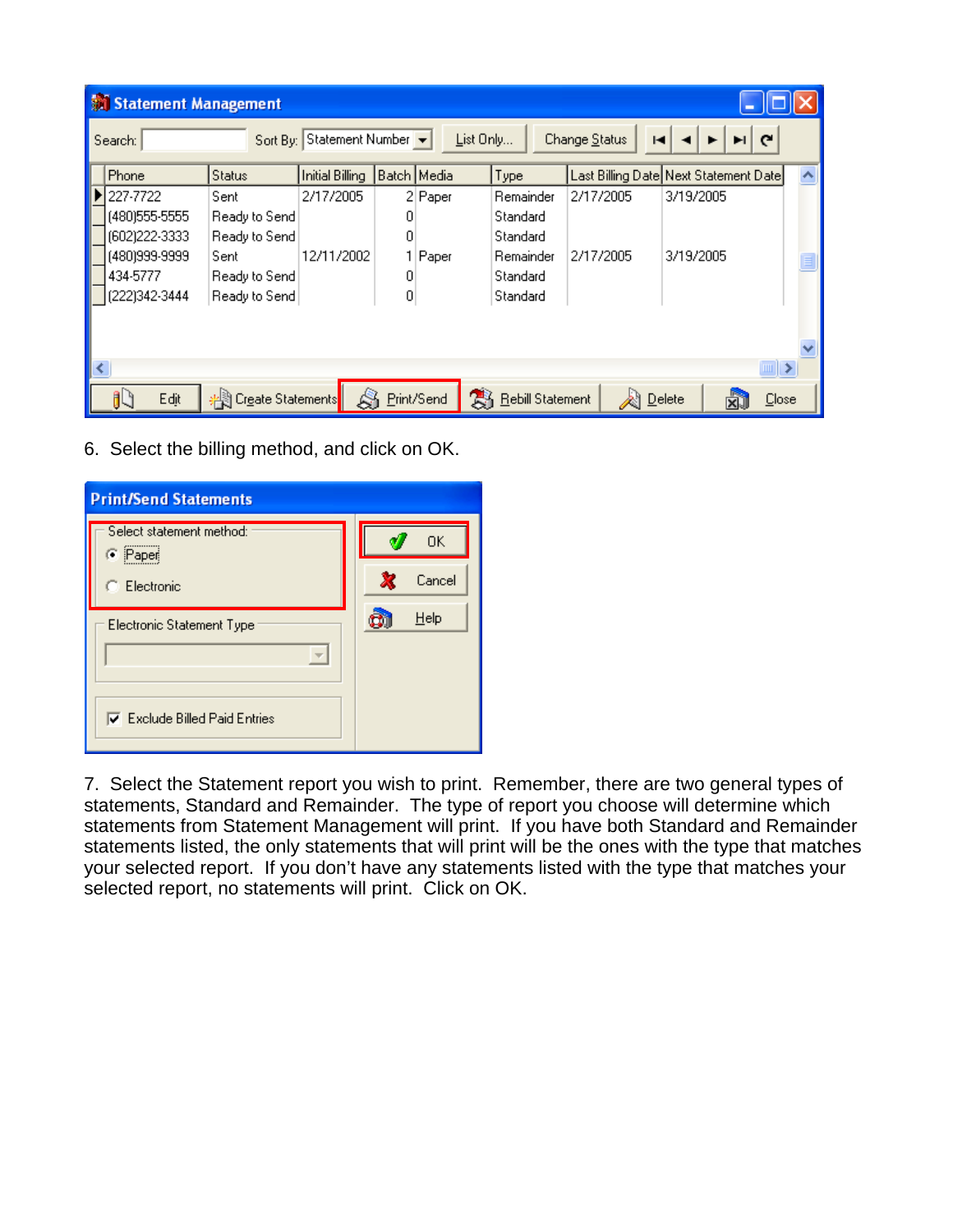| <b>Open Report</b>                                                                                                                                                                                                                                                                                                                                                                                                                                                                                                                                                                                                |                              |
|-------------------------------------------------------------------------------------------------------------------------------------------------------------------------------------------------------------------------------------------------------------------------------------------------------------------------------------------------------------------------------------------------------------------------------------------------------------------------------------------------------------------------------------------------------------------------------------------------------------------|------------------------------|
| Report Title<br>NEW Pat. Stmt. (Comments 30,60,90 Color).<br>NEW Pat. Stmt. (Comments 30,60,90)<br>NEW Pat. Stmt. (Comments)<br>NEW Pat. Stmt. (Guar/Ins Est. Balance)<br>NEW Pat. Stmt. (Last Patient Pmt.&Amt)<br><b>NEW Patient Statement</b><br>NEW Patient Statement (30,60,90 Color)<br>NEW Patient Statement (30,60,90)<br>NEW Patient Statement (Color)<br>   Patient Statement (All Payments)<br>Patient Statement (All Pmts/Deduct)<br>Patient Statement (Combined Payments)<br>Remainder Statement (All Payments)<br>Remainder Statement (All Pmts/Deduct).<br>Remainder Statement (Combined Payments) | OΚ<br>Cancel<br>×<br>$He$ lp |
| ШI<br>≻                                                                                                                                                                                                                                                                                                                                                                                                                                                                                                                                                                                                           | <b>Show File Names</b>       |

|   | Statement Management |                     |                  |             |           |                  |                           |                                       |  |
|---|----------------------|---------------------|------------------|-------------|-----------|------------------|---------------------------|---------------------------------------|--|
|   | Search:              | Sort By:            | Statement Number |             | List Only |                  | <b>Change Status</b><br>ю | $\mathbf{C}$                          |  |
|   | Phone                | <b>Status</b>       | Initial Billing  | Batch Media |           | Type             |                           | Last Billing Date Next Statement Date |  |
|   | 227-7722             | Sent                | 2/17/2005        |             | 2 Paper   | Remainder        | 2/17/2005                 | 3/19/2005                             |  |
|   | (480) 555-5555       | Ready to Send       |                  | n           |           | Standard         |                           |                                       |  |
|   | (602) 222-3333       | Ready to Send       |                  | 0           |           | Standard         |                           |                                       |  |
|   | (480)999-9999        | Sent                | 12/11/2002       |             | Paper     | Remainder        | 2/17/2005                 | 3/19/2005                             |  |
|   | 434-5777             | Ready to Send       |                  | 0           |           | Standard         |                           |                                       |  |
|   | (222)342-3444        | Ready to Send       |                  | 0           |           | Standard         |                           |                                       |  |
| ≺ |                      |                     |                  |             |           |                  |                           | $\  \cdot \ $                         |  |
|   |                      |                     |                  |             |           |                  |                           |                                       |  |
|   | Edjt                 | # Create Statements |                  | Print/Send  | 31        | Rebill Statement |                           | Close<br>Delete                       |  |

8. Select the type of output you wish to use, and click on Start.



9. If you wish to filter the eligible statements to only include selected ones, use the Data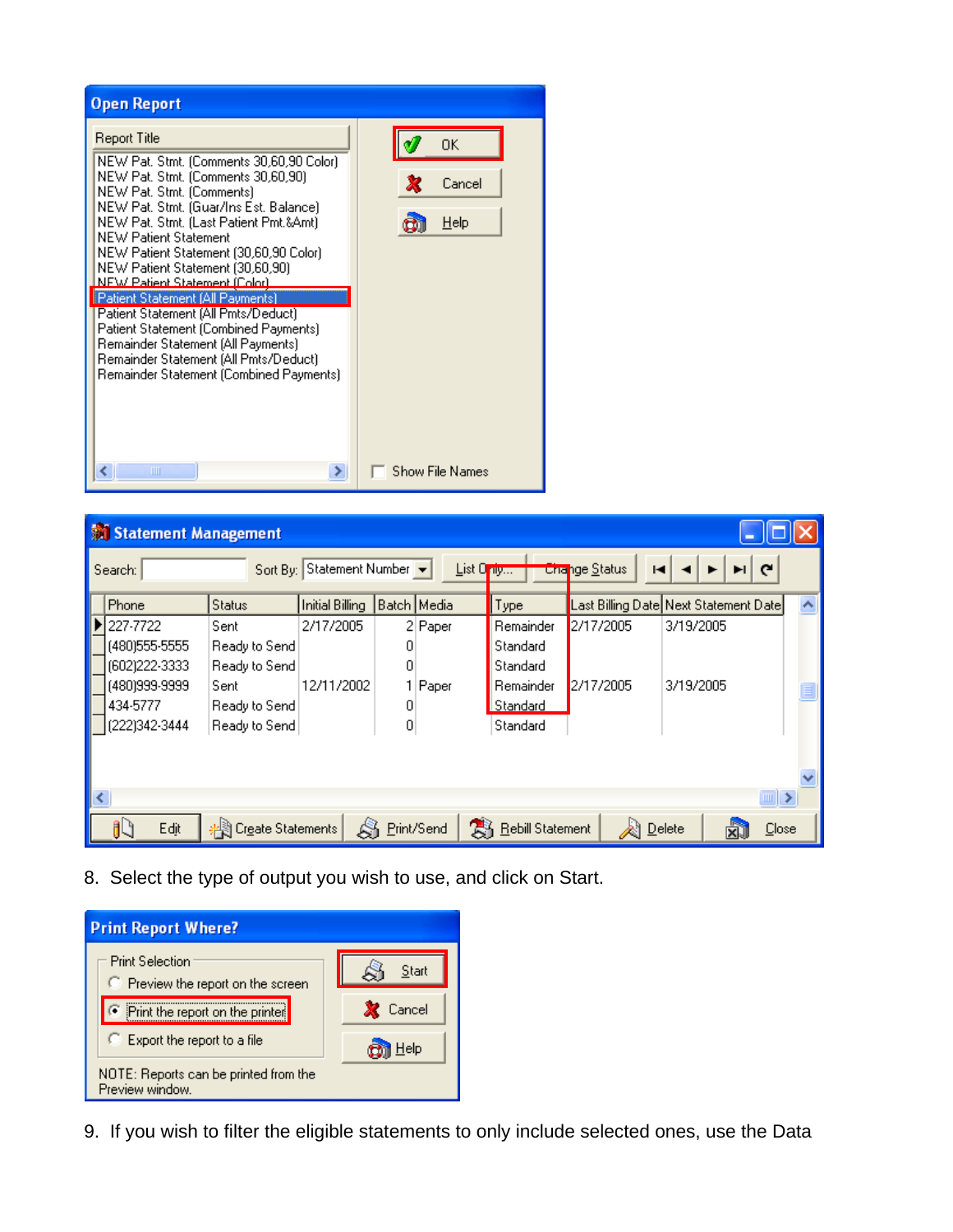Selection Questions to do so. Click on OK. (Note: If you filter out statements that would have been eligible to print, those statements will print the next time you run your statements, if they are not excluded using filters again. In general, when doing cycle billing, it is best to leave the filters blank, in order to print ALL of the eligible statements.)

| <b>Patient Statement (All Payments) : Data Selection Questions</b>         |        |  |  |  |  |  |  |  |
|----------------------------------------------------------------------------|--------|--|--|--|--|--|--|--|
| NOTE: A blank field indicates no limitation, all records will be included. |        |  |  |  |  |  |  |  |
| Chart Number Range:   <br>•∣ด∣<br>to.<br>9                                 | 0K     |  |  |  |  |  |  |  |
| Date From Range:<br>to.                                                    | Cancel |  |  |  |  |  |  |  |
| Insurance Carrier #1 Range: I<br>-  외<br>to.<br>91                         |        |  |  |  |  |  |  |  |
| 99999<br>Statement Total Range: 0.01<br>to.                                | Help   |  |  |  |  |  |  |  |
| $\lvert \mathfrak{D} \rvert$<br>Guarantor Billing Code Range:<br>to.<br>φ  |        |  |  |  |  |  |  |  |
| Patient Indicator Match:                                                   |        |  |  |  |  |  |  |  |
| to $ 12 $<br>Statement Number Range:  1                                    |        |  |  |  |  |  |  |  |
| Batch Number Match:                                                        |        |  |  |  |  |  |  |  |
| Statements Older Than (Days):                                              |        |  |  |  |  |  |  |  |
| In Collections Match:                                                      |        |  |  |  |  |  |  |  |
|                                                                            |        |  |  |  |  |  |  |  |

10. Eligible statements that were not excluded with the Data Selection Questions will now print.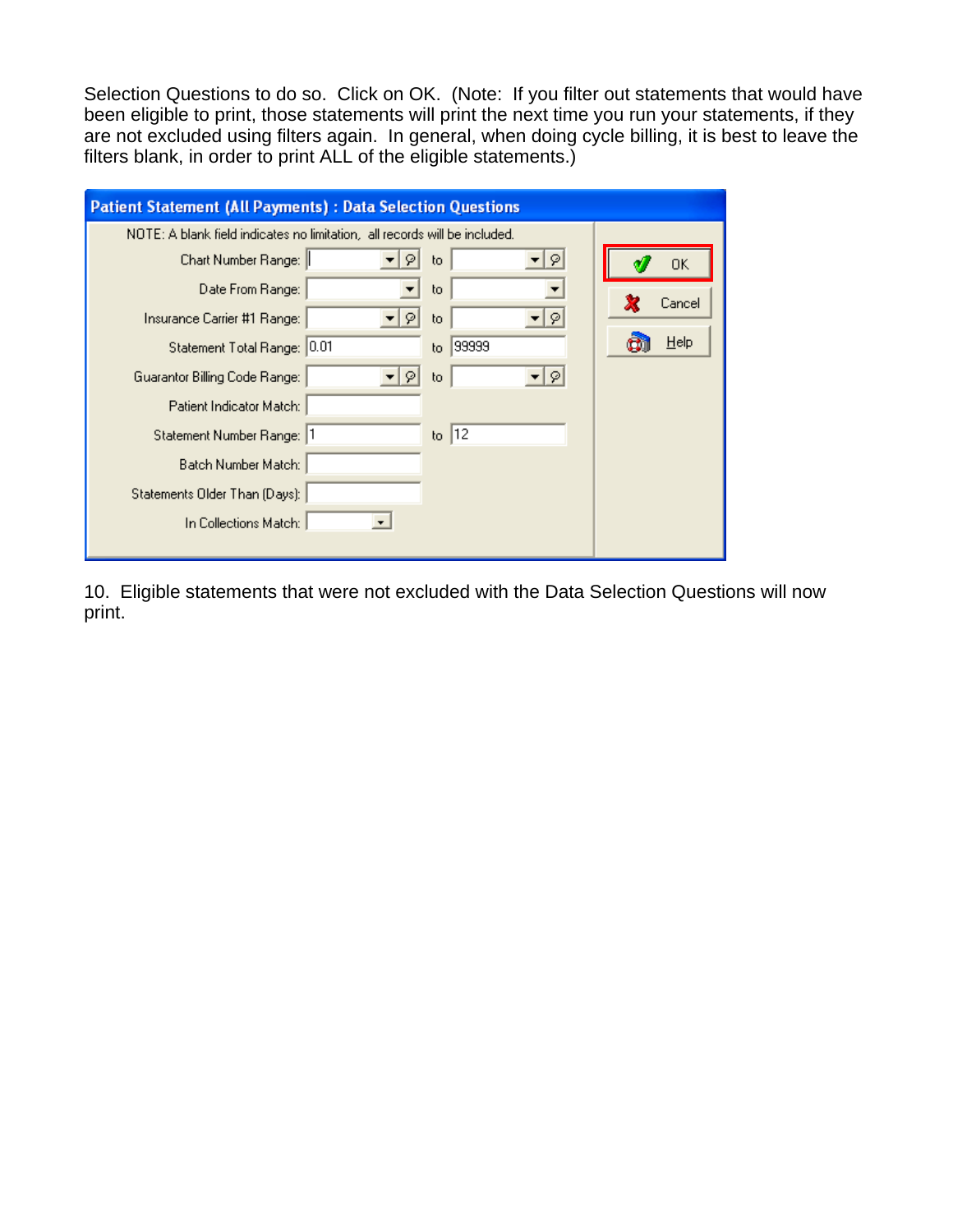| Happy Valley Medical Clinic<br>5222 E. Baseline Rd.<br>Gilbert, AZ 85234<br>(800)333-4747 |                                                        |                          |                                    |               | <b>Statement Date</b><br>02/17/2005                                                                                  | Char<br>AG. |
|-------------------------------------------------------------------------------------------|--------------------------------------------------------|--------------------------|------------------------------------|---------------|----------------------------------------------------------------------------------------------------------------------|-------------|
|                                                                                           | Dwight Again<br>1742 N. 83rd Ave.<br>Phoenix, AZ 85021 |                          |                                    |               | Make Checks Payable To:<br>Happy Valley Medical Clinic<br>5222 E. Baseline Rd.<br>Gilbert, AZ 85234<br>(800)333-4747 |             |
|                                                                                           | Date of Last Payment: 12/4/2002                        |                          |                                    | Amount: -8.00 |                                                                                                                      | Pre         |
| Patient:                                                                                  | Dwight Again                                           |                          |                                    |               | Chart Number, AGADW000                                                                                               | Case:       |
| Dates<br>09/03/02<br>09/03/02                                                             | Procedure<br>73130<br>99213                            | Charge<br>45.00<br>60.00 | Paid by<br>Primary<br>0.00<br>0.00 |               |                                                                                                                      | Paid<br>Gua |
| Patient:                                                                                  | Dwight Again                                           |                          |                                    |               | Chart Number. AGADW000                                                                                               | Case:       |

11. The Last Billing Date and Next Statement Date fields will now update to reflect the date the statements were printed, and the next date a statement will go out to this patient for these charges.